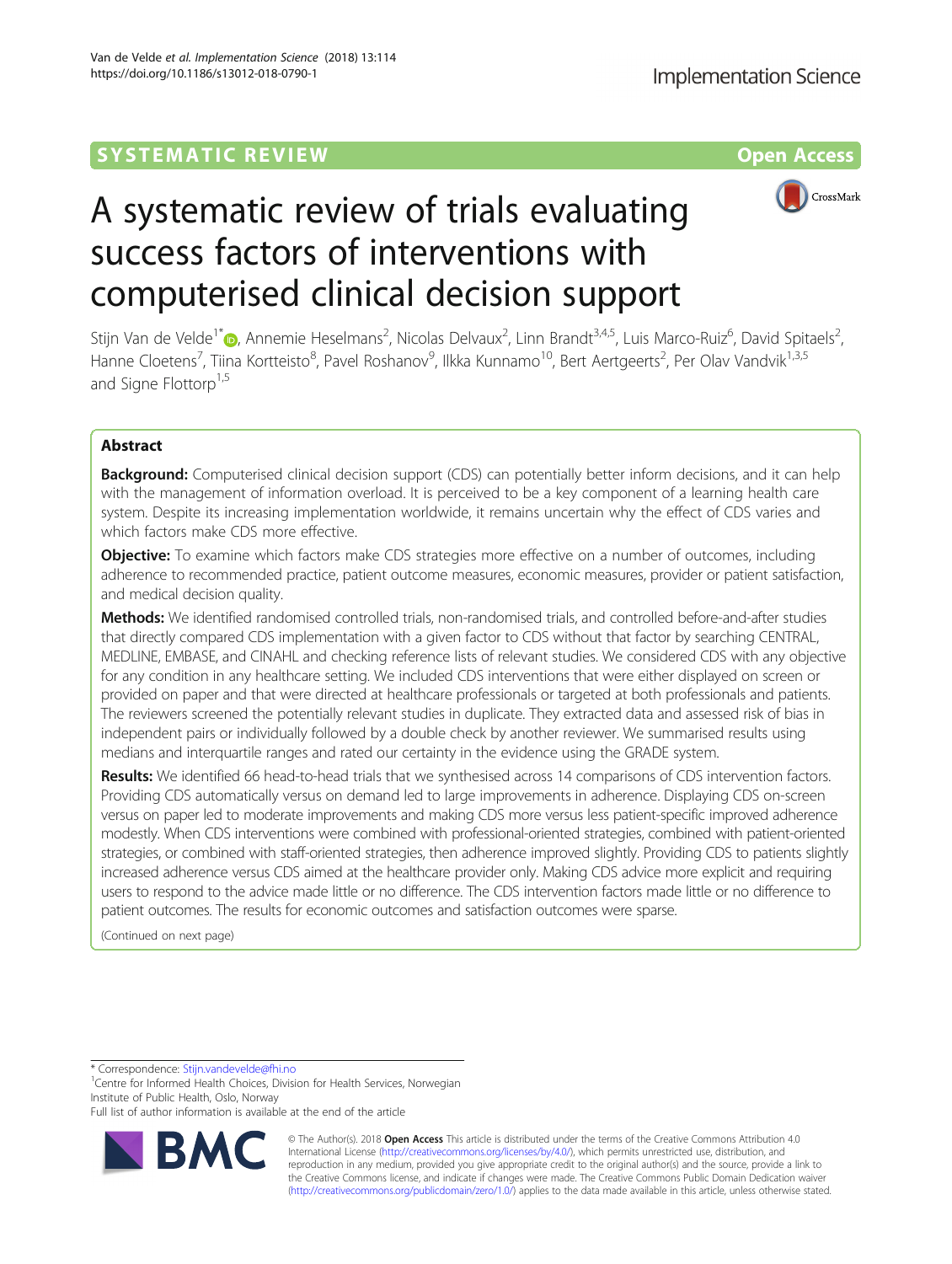#### (Continued from previous page)

**Conclusion:** Multiple factors may affect the success of CDS interventions. CDS may be more effective when the advice is provided automatically and displayed on-screen and when the suggestions are more patient-specific. CDS interventions combined with other strategies probably also improves adherence. Providing CDS directly to patients may also positively affect adherence. The certainty of the evidence was low to moderate for all factors.

Trial registration: PROSPERO, [CRD42016033738](http://www.crd.york.ac.uk/prospero/DisplayPDF.php?ID=CRD42016033738)

Keywords: Clinical computerised decision support systems, Practice quidelines, Guideline adherence, Evidence-based medicine, Implementation, Systematic review

# Introduction

The amount of knowledge required to make well-informed health choices is moving beyond unassisted human capacity [[1](#page-9-0)]. Computerised clinical decision support (CDS) can potentially better inform decisions, and it can help with the management of information overload [[1](#page-9-0), [2\]](#page-9-0). According to the US Institute of Medicine, CDS is a key component of a learning health care system where new knowledge makes its way into practice without undue delays [\[1\]](#page-9-0). CDS technology uses patient-specific data to provide relevant medical knowledge at the point of need. Worldwide, the implementation of this quality improvement intervention is increasing. CDS interventions are also becoming larger and more complex [\[1,](#page-9-0) [3](#page-9-0)].

Summaries of the evidence regarding CDS effectiveness estimate modest increases in guideline adherence [[4\]](#page-9-0) and modest reductions in morbidity [\[5](#page-9-0)]. However, there is considerable variation in the ability of CDS intervention to produce the desired results: some trials report large increases in adherence to recommended practice while others find little or no change, and some reported unintended negative consequences [\[6](#page-9-0)–[8\]](#page-9-0). It is unclear how to best implement CDS and achieve better outcomes, costs, and satisfaction with healthcare [[9](#page-9-0), [10](#page-9-0)].

Several reviews have examined why some CDS efforts succeed and others fail  $[11–14]$  $[11–14]$  $[11–14]$  $[11–14]$  $[11–14]$ . These reviews suggested that multiple factors (such as providing decision support to both clinicians and patients and giving recommendations rather than only assessments) may correlate with greater CDS success. However, the findings in these reviews were derived by meta-regression analyses (an observational type of analysis) and are therefore more prone to bias than studies with direct comparisons. Further, some of the findings have been inconsistent: some reviews have suggested that CDS that is integrating with electronic charting and order entry systems is associated with greater chance of success while others suggest the opposite [\[11](#page-9-0), [15](#page-9-0), [16\]](#page-9-0).

To our knowledge, only one study has systematically reviewed head-to-head trials and provided direct comparisons of factors modifying the success of CDS [\[12](#page-9-0)]. The review was limited to 11 trials of both manual- and computer-based decision support, all of which were

published before 2004. Many new trials have been published since then, and there is a need for a new review of head-to-head trials.

We conducted this systematic review to examine which factors make CDS strategies more (or less) effective on a number of outcomes, including adherence to recommended practice, patient outcome measures, economic measures, provider or patient satisfaction, and medical decision quality, and based on direct evidence from studies that compare one strategy to another. The review also informs the GUideline Implementation with Decision Support (GUIDES) project where we develop a checklist to help CDS implementation teams increase the success of CDS [[17](#page-9-0)].

### **Methods**

The author group includes experts with a strong commitment to evidence-based medicine and informed health choices and broad expertise related to the development, implementation, and evaluation of CDS.

#### Protocol and registration

We registered the protocol for this systematic review in the PROSPERO database (CRD42016033738) [[17](#page-9-0)].

#### Study selection criteria

We included randomised and non-randomised controlled trials and controlled before-and-after studies. We excluded observational studies and studies without a control group (such as uncontrolled before-and-after studies and interrupted time series studies).

We included studies of computer-generated decision support that was either displayed on screen or provided on paper and directed at healthcare professionals or targeted at both professionals and patients in any healthcare setting. We excluded studies in which the population was limited to simulated patients or to the use of CDS by students only.

We considered CDS with any objective (e.g. diagnosis, treatment, test ordering, screening) for any health condition.

We included studies that directly compared an intervention with CDS that featured a factor that could potentially affect intervention success (such as directing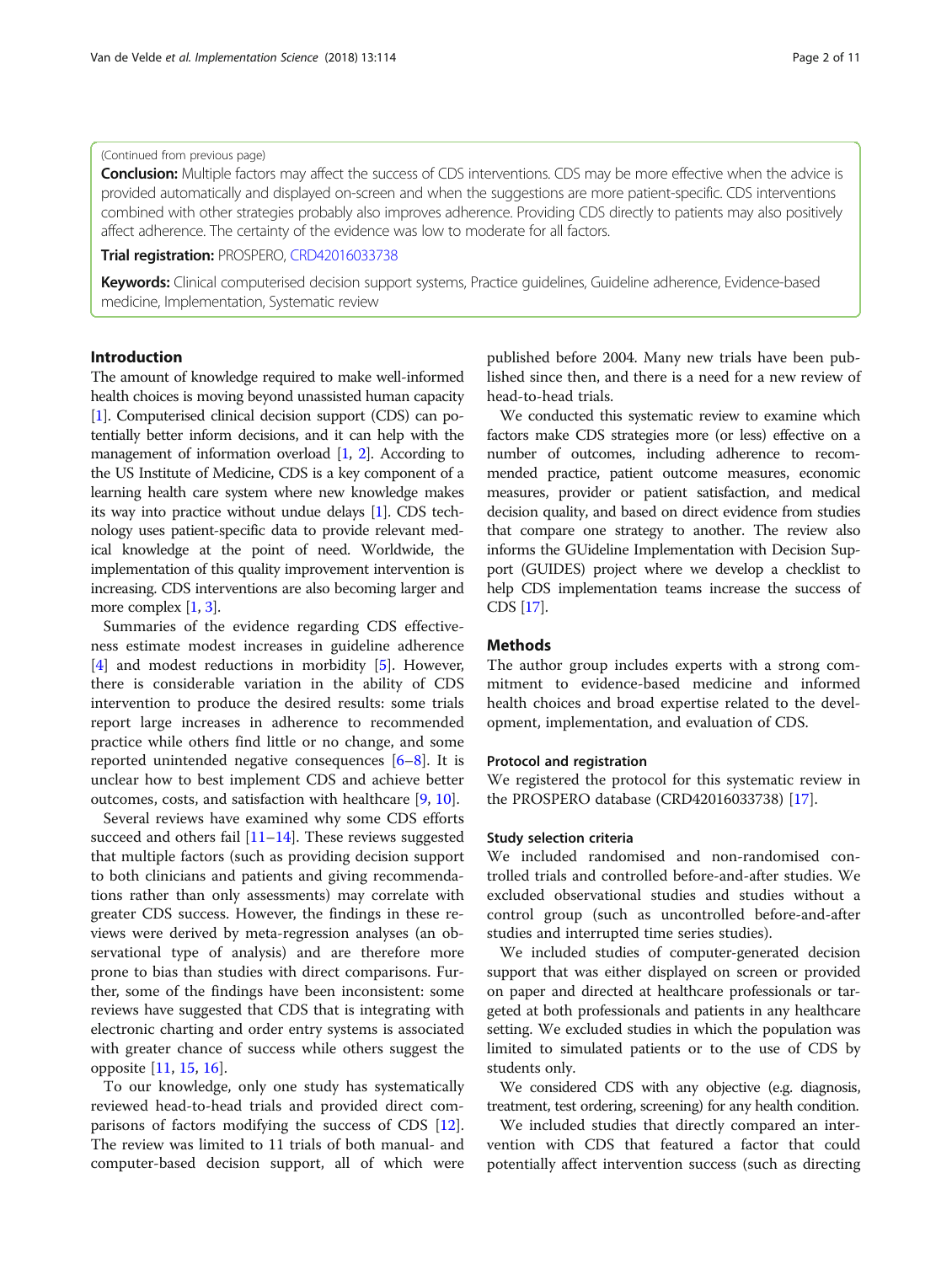CDS at clinicians and/or patients, having to provide reasons for not adhering to advice, the automatic provision of CDS versus on-demand CDS, providing advice linked to evidence-based information, the endorsement of CDS by opinion leaders, the timing or frequency of the decision support, using actionable CDS that makes it easy to adhere to the advice, and providing training in the use of CDS) versus an intervention with CDS that did not feature that factor.

We also included trials with CDS in both arms that evaluate the effect of any adjacent interventions to the CDS (e.g. CDS combined with patient-oriented strategies versus CDS only). We did not predefine inclusion criteria in terms of the success features; instead, we defined the list of success factors by the type of comparisons that we identified. We used the GUIDES framework to categorise the comparisons according to different factors that may affect the success of CDS interventions [\[18\]](#page-9-0).

To qualify for inclusion in this systematic review, studies had to include an assessment of at least one outcome specified in the main categories of outcomes presented by the Cochrane Effective Practice and Organisation of Care (EPOC) review group, namely patient outcomes, quality of care, utilisation or coverage of services, resource use, healthcare provider outcomes (for example workload or burnout), social outcomes, equity, and adverse effects [[19](#page-9-0)]. We also included studies with outcomes on the satisfaction of healthcare providers and/or patients and on medical decision quality.

We excluded studies in which use of the CDS or compliance with its advice was mandatory. We also excluded papers in which the intervention focused on reminder messages for attendance at upcoming healthcare appointments.

# Information sources and search

We searched for relevant studies in the Cochrane Central Register of Controlled Trials (CENTRAL) through The Cochrane Library ([http://mrw.interscience.wiley.com/coch](http://mrw.interscience.wiley.com/cochrane) [rane/\)](http://mrw.interscience.wiley.com/cochrane), MEDLINE and EMBASE through the Ovid platform [\(www.ovid.com](http://www.ovid.com)), and CINAHL, through EBSCO (the search was conducted on 20 December 2016). To further identify relevant studies, the reference lists of relevant systematic reviews and trials were screened, and we used our own files of relevant studies. We did not apply language or publication period restrictions. The search string (Additional file [1](#page-9-0)) for this systematic review was based on the search string from related Cochrane reviews and the terms available in a set of 26 relevant studies that we were aware of before starting the search [\[20,](#page-9-0) [21](#page-9-0)].

# Selection of studies

Four reviewers (AH, ND, PR, SV) worked in pairs to select studies from titles and abstracts, to screen potentially

relevant full texts, and to exclude studies that did not meet the inclusion criteria. The reviewers resolved disagreements on the selection of studies by discussion. We used Covidence systematic review software throughout this process [\(https://www.covidence.org\)](https://www.covidence.org).

# Data extraction and risk of bias assessment

We involved seven reviewers (AH, DS, HC, LB, LMR, ND, SV) to extract data from the selected studies and to evaluate the quality of the included studies. Pairs of reviewers independently extracted data and assessed risk of bias for half of the studies. For the remaining studies, a single reviewer extracted the data and appraised the risk of bias, and another reviewer checked the summaries with the original papers. We contacted the authors of the trials published in the last 10 years to obtain further details on missing or unclear data fields.

The reviewers used the EPOC data collection checklist which we modified for the needs of this review and the risk of bias criteria suggested by EPOC [[19\]](#page-9-0).

Summary measures only were used in instances in which studies reported both summary measures (e.g. all cause morbidity) and specific measures (subscales for different dimensions on quality of life). We extracted the outcomes for the longest available follow-up interval if the studies reported multiple follow-up intervals. We extracted secondary outcome data that were not subject to statistical testing in the primary study if this comparison was of interest. Some studies made within-group comparisons instead of comparisons across groups. In such situations, we used the available data and compared the results across the relevant trial arms while adjusting for baseline values. Other studies compared outcomes (from different relevant trial arms) with a usual care control group. In such instances, we extracted the data for the comparison groups of interest for our review and compared the results for those groups.

For each study, we made a summary assessment of the risk of bias. If we judged at least one risk of bias domain to be high risk, we categorised the study as having high risk of bias. If we judged one or more domains to be an unclear risk and no domains were high risk, we categorised the study as having an unclear risk of bias. If all the risk of bias domains were low risk or if it was unlikely that any bias could have had a serious impact, we judged the study to have a low risk of bias [\[19](#page-9-0)]. We used the GRADE approach to assess the certainty of evidence for each comparison/outcome [[22\]](#page-9-0).

#### Data synthesis

Given the heterogeneity of the identified studies, we did not use standard meta-analysis techniques. An additional issue is that the data was derived from both cluster and non-cluster randomised trials. If clustering is not taken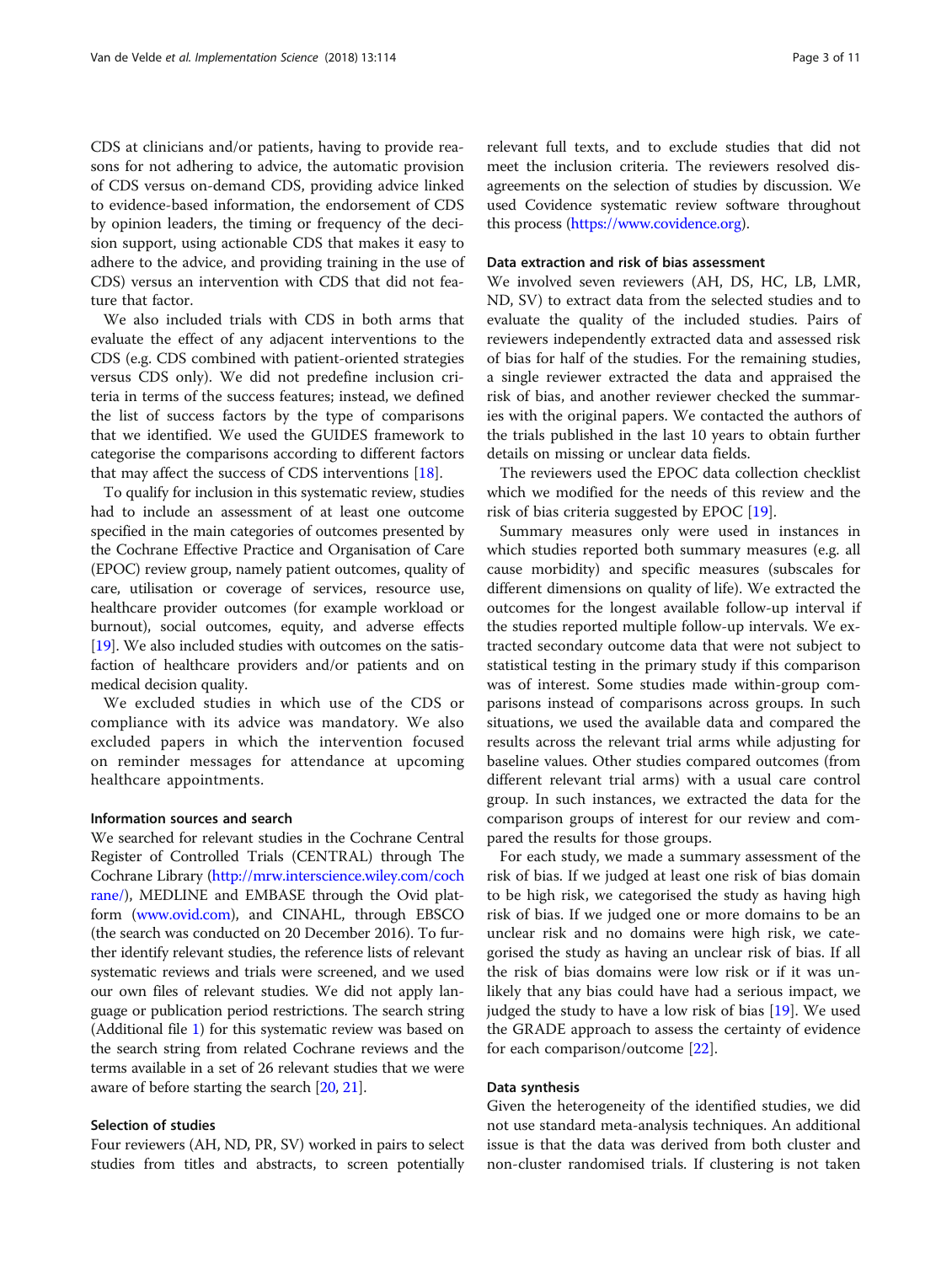into account when conducting the statistical analysis of cluster RCTs, unit of analysis errors occur leading to misleading low p values and narrow confidence intervals [[23\]](#page-9-0). Cluster RCTs were the dominant design of the included studies. We therefore planned an alternative strategy in the protocol based on EPOC methods for results for which the use of a meta-analysis is not appropriate [\[19](#page-9-0)]. This alternative method, which uses medians and interquartile ranges to present summary measures, was first developed by Grimshaw et al. in a review of guideline dissemination and implementation strategies and has been used in multiple Cochrane EPOC reviews [[21,](#page-9-0) [24](#page-10-0)–[29](#page-10-0)].

In this review, we report outcomes in the following categories: dichotomous process measures, continuous process measures, dichotomous patient measures, and continuous patient measures. We also report on economic and satisfaction measures and measures of the use of CDS resources.

#### Primary analyses

The primary analyses of this review focus on dichotomous process measures that reflect adherence to recommended practice and on dichotomous patient outcome measures that reflect changes in clinical outcomes. We selected these measures for the primary analyses because behaviour change is a key goal of CDS, and the interpretation of the magnitude of change for dichotomous outcomes is sufficiently consistent to allow comparisons across interventions. Dichotomous process measures were also the most frequently evaluated outcome measure. Better informed medical decisions are also a key goal of CDS, but these were rarely evaluated.

We only included studies that provided data on baseline outcomes in the primary analyses. We adjusted risk differences (RD) for baseline outcome values [\[26](#page-10-0), [27](#page-10-0)]. Baseline outcome differences occur frequently in cluster randomised trials and unadjusted effect measures can bias the analysis. We calculated the adjusted RD as (Intervention %post − Comparison %post) − (Intervention %pre − Comparison %pre). A RD of, for example, 12% represents an absolute improvement of 12 percentage points in adherence to the recommended practice (or for patient outcomes when these are dichotomous).

The primary analyses were also limited to data from the primary outcome that the study authors had defined in their articles. For studies in which the authors had not defined a primary outcome, we defined the primary outcome as the one that had been used for the sample size calculation [[25](#page-10-0)]. If the primary outcome was not clear, we calculated the median effect size across all the outcomes per outcome category.

# Secondary analyses

In the secondary analysis, we explored the consistency of the primary analyses with the results of the unadjusted differences (if no baseline outcome data was provided) and with the results of the other outcome measures that were not included in the primary analyses [[29\]](#page-10-0). For continuous outcomes that provided baseline outcome data, we calculated the adjusted change relative to the comparison group as {(Intervention mean<sub>post</sub> – Comparison mean<sub>post</sub>) − (Intervention mean<sub>pre</sub> − Comparison mean<sub>pre</sub>)} / Comparison mean<sub>post</sub>. We did not report medians and interquartile ranges as summary estimates for continuous measures because the magnitude of relative change for a continuous outcome measure depends on the scale being used when the mean difference is not standardised.

#### Subgroup analysis

For the comparison 'CDS combined with patient-oriented strategies versus CDS only', we explored variation in summary estimates based on the type of targeted behaviour. We compared the summary estimates for CDS targeted at prevention and screening, versus CDS targeted at treatment of acute or chronic diseases. We made this comparison, because reminders for vaccinations could potentially be more effective [[30](#page-10-0)]. We used the Mann-Whitney two-sample test to compare the effects for the two subgroups of studies.

#### Reporting

We described the results for dichotomous process measures as follows: 'small' for RD values of < 5%, 'modest' for RD values from 5 to < 10%, 'moderate' for RD values from 10 to < 20%, and 'large' for RD values  $\geq 20\%$  [\[24\]](#page-10-0).

In some studies, an improvement corresponded to an increase in the measure (higher values indicated improvement). In others, an improvement corresponded to a decrease in the measure (lower values indicated improvement). We therefore standardised the direction of effect, so that higher values represented an improvement.

Some studies compared groups in which the intervention differed in relation to more than one CDS factor (e.g. CDS provided at a different point in time and delivered through a different channel). In such situations, the study was not included in the analysis but the findings are reported as an additional note to the comparison.

#### Differences between the protocol and review

Our decision to use the two-step approach, focusing initially on the primary and then on the secondary analysis, was taken after publication of the protocol but before starting on the data synthesis. We decided to perform the subgroup analysis after the data synthesis was completed.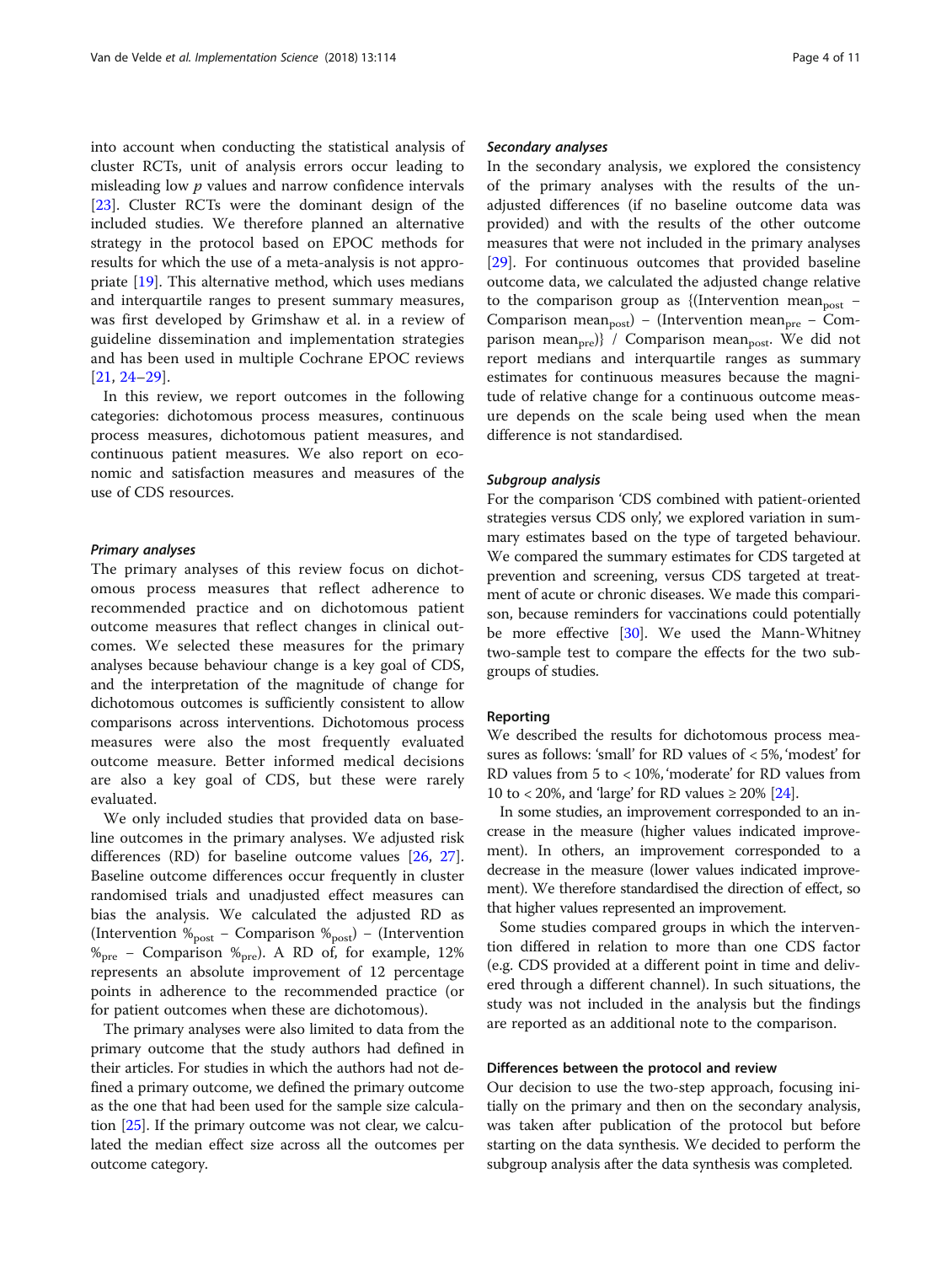# Results

#### Study selection

We screened 4338 studies and included 66 in the review. Figure 1 provides further details about the selection process.

# Study characteristics

Most studies (53/66; 80%) had clustered designs. Fiftythree studies (80%) were conducted in the USA, five in Canada, and five in the Netherlands. The three remaining studies were conducted in Israel, New Zealand, and Switzerland.

Forty-one studies (62%) targeted only the healthcare provider, and 25 studies (38%) targeted both the healthcare provider and the patient. Fifty-eight studies (88%) were conducted in clinical outpatient settings, six studies were in inpatient settings (9%), and two studies (3%) were based in both. The purpose of the CDS was to support decision-making in preventive care in 22 studies (33%), acute conditions in 4 studies (6%), chronic conditions in 22 studies (33%), and management of miscellaneous conditions (e.g. CDS related to prevention and/or acute conditions and/or chronic conditions) in 18 studies (27%).

The CDS was delivered on-screen to the healthcare professionals in 41 studies (62%) and on paper in 20 studies (30%). In three studies, the CDS was delivered using both on-screen and paper methods; in two studies, it was unclear how the CDS has been provided. Twelve studies (18%) were published before 2000; 30 studies

(46%) between 2000 and 2010; and 24 studies (36%) between 2010 and 2016.

Fifty-five studies (83%) assessed dichotomous process measures and 15 studies (23%) evaluated dichotomous patient measures. Fourteen studies (21%) reported continuous process outcomes; and continuous patient outcomes were reported in 16 studies (24%). Fourteen studies measured economic outcomes (21%), three studies evaluated patient satisfaction, and two studies reported provider satisfaction. Dichotomous process outcomes measured typically the proportion adherence with guidelines. Continuous process outcomes included for example the number of tests ordered, mean drug doses, rates of use of medications to avoid, or a continuity of care score. Dichotomous patient outcome measures included for example proportion of patients with clinical improvement, with abnormal test results or with various types of morbidity. Examples of continuous patient outcomes included mean blood pressure, quality of life score, or number of hospitalisations or emergency department visits.

#### Risk of bias within studies

Most studies (43/66; 65%) were at high risk of bias. Most frequently, the causes of a high risk of bias included contamination between comparison arms and differences in baseline characteristics and baseline outcomes (Fig. [2\)](#page-5-0). Five (8%) were at low risk of bias and risk of bias was unclear in 18 studies (27%). Four studies (6%) received commercial funding.

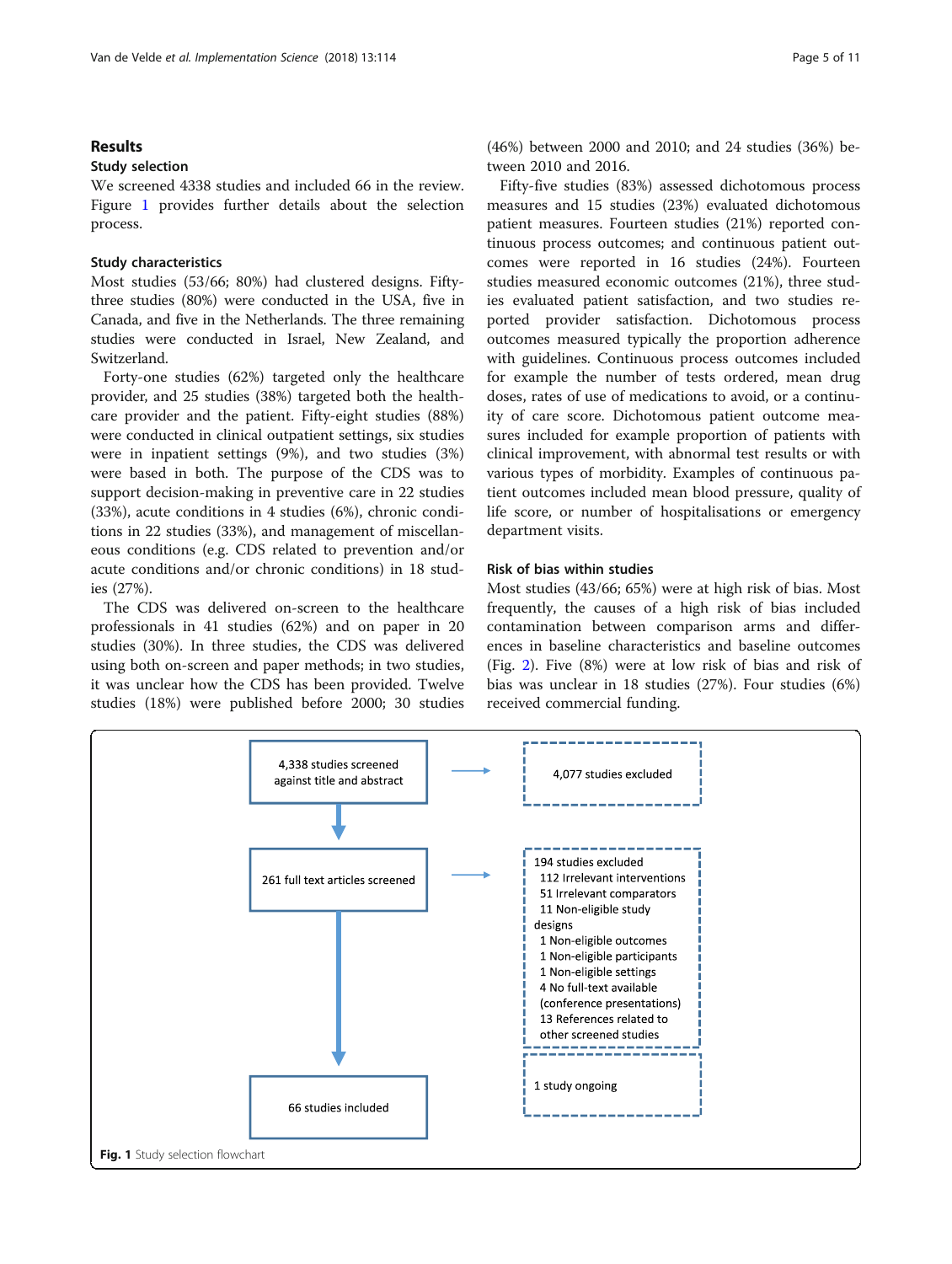<span id="page-5-0"></span>

#### Results of individual studies

Data for each individual trial is available in Additional files [2](#page-9-0) and [3.](#page-9-0)

# Synthesis of results—effect of CDS intervention factors across studies

Table [1](#page-6-0) provides an overview of the results of the primary and secondary analyses for adherence to recommended practice and for patient outcomes. The data is limited to dichotomous outcomes. Detailed description and summary of finding tables for all the comparisons are available in Additional file [4](#page-9-0).

We synthesised the trials across 14 factors based on the comparisons of aspects related to the CDS intervention. Five comparisons related to the content of the CDS, five comparisons related to the CDS system, and four comparisons related to the implementation of the CDS interventions. Three comparisons are not included in Table [1.](#page-6-0) The comparison 'CDS provided before versus during the patient visit' was not included because the evidence was only indirect due to the simultaneous comparison of multiple aspects related to the CDS interventions. Two comparisons are not included in Table [1](#page-6-0) because the nature of the CDS factors was very specific (namely, comparisons in relation to the usability of the CDS system and comparisons in relation to the amount of CDS).

# Adherence

Evidence for the effect of CDS factors on adherence ranged from no effect to large positive increases (Table [1](#page-6-0)). For example, CDS that required users to respond to advice (versus no requirement to respond) showed no effect (RD 0.1% in the primary analysis, low certainty evidence) and CDS provided automatically by the system (versus on demand) showed the largest effect (RD 22.2% in the secondary analysis, low certainty evidence). Overall, the results of the primary analyses and secondary analyses were similar. In three instances, no data were available for the primary analysis.

Displaying CDS on-screen may lead to moderate improvements in adherence (RD 15.6%, low certainty evidence), but these findings are inconsistent with the secondary analysis which showed no change. This factor included two studies, where one study targeted healthcare provider behaviour and the other study focussed on shared decision-making. Making CDS more patientspecific probably improves adherence modestly (RD 6.2% in the primary analysis, moderate certainty evidence).

Using CDS interventions combined with professionaloriented strategies (RD 4.8% in the primary analysis, low certainty evidence), combined with patient-oriented strategies such as patient education (RD 3.1% in the primary analysis, moderate certainty evidence), or combined with staff-oriented strategies (RD 4.1% in the primary analysis, moderate certainty evidence) probably improves adherence slightly. Professional-oriented strategies included for example the use of opinion leaders or educational sessions; patient-oriented strategies included for example patient education or counselling. Examples of staff-oriented strategies are the support of a case manager or the provision of CDS to different healthcare provider roles. Additional file [4](#page-9-0) provides further details.

Providing CDS to patients may slightly increase adherence versus CDS aimed at the healthcare provider (RD 5.1% in the primary analysis, low certainty evidence). Noteworthy is the negative first quartile value, which suggests that compliance might also deteriorate when CDS is targeted directly at patients. It is uncertain from our subgroup analysis, whether the targeted behaviour (prevention/screening versus treatment) was associated with changes in adherence.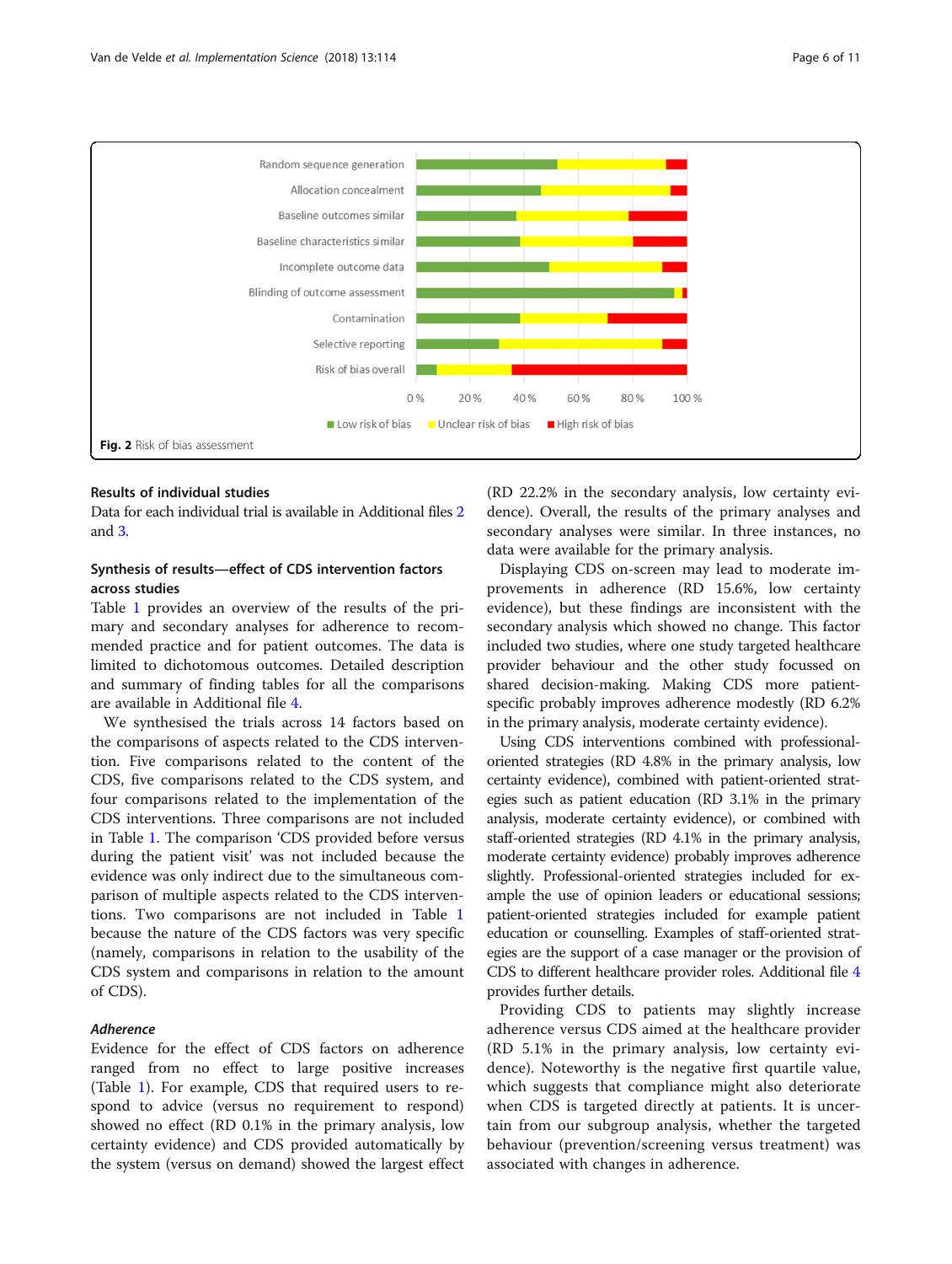# <span id="page-6-0"></span>Table 1 Overview of the main results

| Factor                                                                               | Outcome          | Number of studies*       | Absolute improvement (RD) <sup>+</sup>                             | Certainty of evidence<br>$(GRADE)^+$ |
|--------------------------------------------------------------------------------------|------------------|--------------------------|--------------------------------------------------------------------|--------------------------------------|
| More versus less evidence-based                                                      | Adherence        |                          | $\equiv$                                                           | $\oplus$ $\oplus$ OO                 |
| CDS advice                                                                           |                  | $\overline{2}$           | 5.0%<br>Range of ORs: 3.5 (CI 1.1-11.5) to 1.0<br>$(CI 0.3 - 2.8)$ | Low                                  |
| More versus less patient-specific<br>CDS (by using additional patient data)          | Adherence        | 1                        | 6.2%                                                               | $\oplus \oplus \oplus \odot$         |
|                                                                                      |                  | 3                        | 3.0%, IQR 1.2 to 5.9                                               | Moderate                             |
|                                                                                      | Patient outcomes | $\overline{\phantom{m}}$ |                                                                    | $\oplus$ $\oplus$ OO                 |
|                                                                                      |                  | 3                        | 8%, IQR 0 to 8.9                                                   | Low                                  |
| More versus less explicit CDS advice<br>(by providing recommendations or not)        | Adherence        | 1                        | $-0.4%$                                                            | $\oplus \oplus \oplus \odot$         |
|                                                                                      |                  | $\mathcal{I}$            | 1.0%                                                               | Moderate                             |
|                                                                                      | Patient outcomes |                          |                                                                    | $\oplus \oplus \oplus \odot$         |
|                                                                                      |                  | $\mathcal{I}$            | $-0.7%$                                                            | Moderate                             |
| More versus less explicit CDS advice<br>(by presenting specific patient data or not) | Adherence        |                          |                                                                    | $\oplus$ $\oplus$ OO                 |
|                                                                                      |                  | $\mathcal{I}$            | $-4.0%$                                                            | Low                                  |
| CDS that does (versus does not) require                                              | Adherence        | 1                        | 0.1%                                                               | $\oplus$ $\oplus$ OO                 |
| users to respond to the advice                                                       |                  | 3                        | $-2.0\%$ , IQR $-2.9$ to 8.0                                       | Low                                  |
| CDS provided automatically by the<br>system versus on demand by the user             | Adherence        |                          |                                                                    | $\oplus$ $\oplus$ OO                 |
|                                                                                      |                  | 3                        | 22.2%, IQR 9.4 to 28.0                                             | Low                                  |
| CDS displayed on screen versus                                                       | Adherence        | 1                        | 15.6%                                                              | $\oplus$ $\oplus$ OO                 |
| delivered on paper                                                                   |                  | $\mathcal{I}$            | Range of ORs 0.3 (CI 0.1-1.0) to 0.7<br>$(C1 0.2 - 2.1)$           | Low                                  |
| CDS combined with other professional-<br>oriented strategies versus CDS only         | Adherence        | 3                        | 4.8%, IQR - 3.9 to 10.8                                            | $\oplus$ $\oplus$ OO                 |
|                                                                                      |                  | $\mathcal{I}$            | 6.2%                                                               | Low                                  |
|                                                                                      | Patient outcomes | $\qquad \qquad -$        |                                                                    | $\oplus$ $\oplus$ OO                 |
|                                                                                      |                  | $\overline{2}$           | $-0.5$ , IQR $-5$ to 4                                             | Low                                  |
| CDS combined with patient-oriented                                                   | Adherence        | 10                       | 3.1%, $IQR - 2.0$ to 5.0                                           | $\oplus$ $\oplus$ OO                 |
| strategies versus CDS only                                                           |                  | 5                        | 2.8%, IQR 1.5 to 6.5                                               | Moderate                             |
|                                                                                      | Patient outcomes | $\mathbf{1}$             | $-5%$                                                              | $\oplus$ $\oplus$ OO                 |
|                                                                                      |                  | $\mathcal{I}$            | 18.2%                                                              | Low                                  |
| CDS aimed at the patient versus CDS                                                  | Adherence        | 3                        | 5.1%, IQR - 5.3 to 13.4                                            | $\oplus$ $\oplus$ OO                 |
| aimed at the healthcare provider                                                     |                  | $\overline{2}$           | 4.2%, IQR 0 to 8.3                                                 | Low                                  |
|                                                                                      | Patient outcomes | $\overline{\phantom{0}}$ |                                                                    | $\oplus$ $\oplus$ OO                 |
|                                                                                      |                  | $\overline{2}$           | $-$ 2.4%, IQR $-$ 8.1 to 3.3                                       | Low                                  |
| CDS for physician and another provider                                               | Adherence        | 1                        | 4.1%, IQR 3.4 to 7.2                                               | $\oplus \oplus \oplus \odot$         |
| type versus CDS for physician only                                                   |                  | $\overline{2}$           | 5.2%, IQR 4.4 to 6                                                 | Moderate                             |
|                                                                                      | Patient outcomes |                          |                                                                    | $\oplus$ $\oplus$ OO                 |
|                                                                                      |                  | $\mathcal{D}$            | $1.406$ (IOD + 1 to + 1.7)                                         | $\sim$                               |

<sup>2</sup> 1.4% (IQR + 1 to + 1.7) Low<br>\*The upper row presents the results for the primary analyses (normal print) and the lower row presents the secondary analyses data (*in italics*). The primary\* analyses only included studies with risk differences that were adjusted for baseline differences; the secondary analyses present results for studies where it was not possible to adjust for baseline differences

<sup>i</sup>The results of the studies are presented as absolute improvement (risk difference). We present the median and interquartile range (IQR) if multiple studies were available for an analysis. Odds ratios (OR) and 95% confidence intervals (CI) are presented if no risk data was available

ǂ GRADE Working Group grades of evidence: High certainty ⊕⊕⊕⊕: Further research is very unlikely to change our confidence in the estimate of effect. Moderate certainty ⊕⊕⊕: Further research is likely to have an important impact on our confidence in the estimate of effect and may change the estimate. Low certainty ⊕⊕: Further research is very likely to have an important impact on our confidence in the estimate of effect and is likely to change the estimate. Very low certainty ⊕: We are very uncertain about the estimate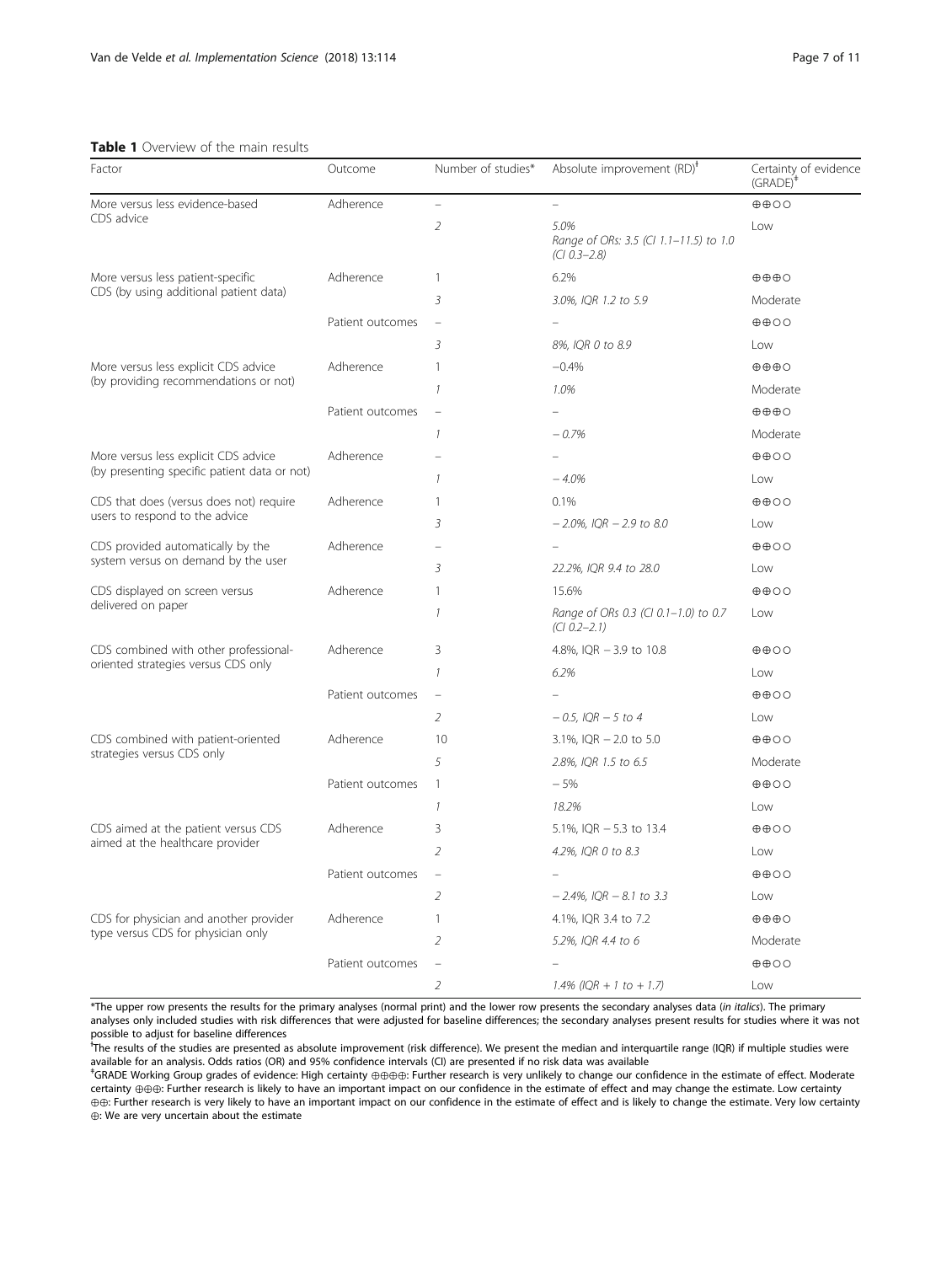Making CDS advice more explicit and requiring users to respond to the advice may make little or no difference to adherence (low certainty evidence).

## Patient outcomes

The amount of evidence is limited for patient outcomes, and no data were available for some of the comparisons. Overall, the different CDS intervention factors may make little or no difference to patient outcomes (low certainty evidence). Only the factor 'more versus less patient-specific CDS' showed modest improvement effects (RD 8% in the secondary analysis, low certainty evidence). The trials included for this factor provided CDS suggestions that were more specific to the patient situation by collecting and using additional patient data (e.g. risk factors, patient concerns). For the factor CDS to patients versus CDS aimed at the healthcare provider, we point at the findings from one study that found a 14.7% relative increase in the emergency department encounters when computer generated information was directed at the patient versus directed at a healthcare provider [[31](#page-10-0)].

## Other outcomes

The results for economic outcomes and satisfaction outcomes were sparse and could not be combined per factor. The three studies that measured patient satisfaction found no meaningful differences. Within the comparisons related to the usability of the CDS system, one study found more conducted searches, less time spent seeking information, and a higher impact of the information seeking with topic specific infobuttons [[32\]](#page-10-0). For the factor more versus less evidence-based information, one study evaluated patient empowerment as an outcome, but this study found little or no change in scores [\[33](#page-10-0)]. Access to the decision support adjusted for the number of decision support opportunities was higher (RD 11%) when CDS was provided automatically by the system (versus on demand) [\[34](#page-10-0)]. Additional file [4](#page-9-0) provides further details per factor.

# **Discussion**

#### Summary of evidence

We synthesised 66 trials across 14 factors based on the comparisons of aspects related to the CDS intervention. The CDS intervention factors resulted in small to large improvements in adherence to recommended practice, but we found little or no difference to patient outcomes. A lack of sensitivity to measure small but relevant clinical outcomes can potentially explain this observation [\[35,](#page-10-0) [36](#page-10-0)]. Factors with larger interquartile ranges suggest variability with potentially larger effects when the strategy is well-designed and congruent with the local context.

The findings that CDS provided to patients improved adherence are consistent with the findings of previous

meta-regression analyses  $[6, 11]$  $[6, 11]$  $[6, 11]$  $[6, 11]$  $[6, 11]$ . Lobach et al.  $[6]$  $[6]$  and the subgroup analysis by Shojania et al. [\[20\]](#page-9-0) also found that CDS which is combined with professional-oriented strategies resulted in better adherence. This factor was not associated with CDS success in a review by Roshanov [[11\]](#page-9-0). Evidence about the automatic provision of decision support is consistent with the findings of two meta-regression analysis by Lobach et al. and by Fillmore et al., but contradicts the findings of Roshanov et al. and the subgroup analysis by Shojania et al. [[11,](#page-9-0) [15](#page-9-0), [6,](#page-9-0) [20](#page-9-0)]. Lobach et al., Roshanov et al., and Arditi et al. found that requesting providers to confirm agreement or to provide reasons for not adhering to the advice was a factor that was associated with CDS success [[6,](#page-9-0) [11,](#page-9-0) [30](#page-10-0)]. These findings were not consistent with the evidence in our review which showed little or no difference in adherence. Lobach et al. also reported that the provision of a recommendation (and not just an assessment) was more effective. This finding was not supported in the subgroup analysis by Arditi et al. and neither supported by the evidence in our review [\[30](#page-10-0)]. Arditi et al. and Lobach et al. also found better outcomes with decision support that are evidence-based or supported by references. Roshanov did not identify this as a success factor. More patient-specific advice was not an effect modifier in Shojania et al., while more patient-specific advice resulted in higher adherence in our review [[20\]](#page-9-0).

A potential reason for these differences is that the meta-regression and subgroup analyses and our review have included different studies. The meta-regression and subgroup analyses in these studies did not specifically compare CDS with and without a given factor. Instead, the analyses evaluated if studies including a factor more often were associated with success compared to studies without such a factor. Further, the studies by Arditi and by Shojania focussed on a subset of CDS trials that either delivered the advice on paper or on screen  $[30, 20]$  $[30, 20]$  $[30, 20]$  $[30, 20]$ . The differences may also be due to bias by confounding, which is an important limitation of meta-regression analyses [[37\]](#page-10-0). The majority of the trials in the meta-regression analyses included combinations of different factors that may be correlated.

#### Strengths and limitations

Our systematic review identified a substantial number of head-to-head comparisons of CDS intervention factors. Our approach of using the RD for adherence, rather than relative effect sizes (e.g. relative risk), may make it easier for readers to interpret the magnitude of the changes in adherence and in patient outcomes that we report. Whenever possible, the data are corrected for baseline differences.

We have rated the certainty of the evidence using the GRADE system, and the review is more explicit than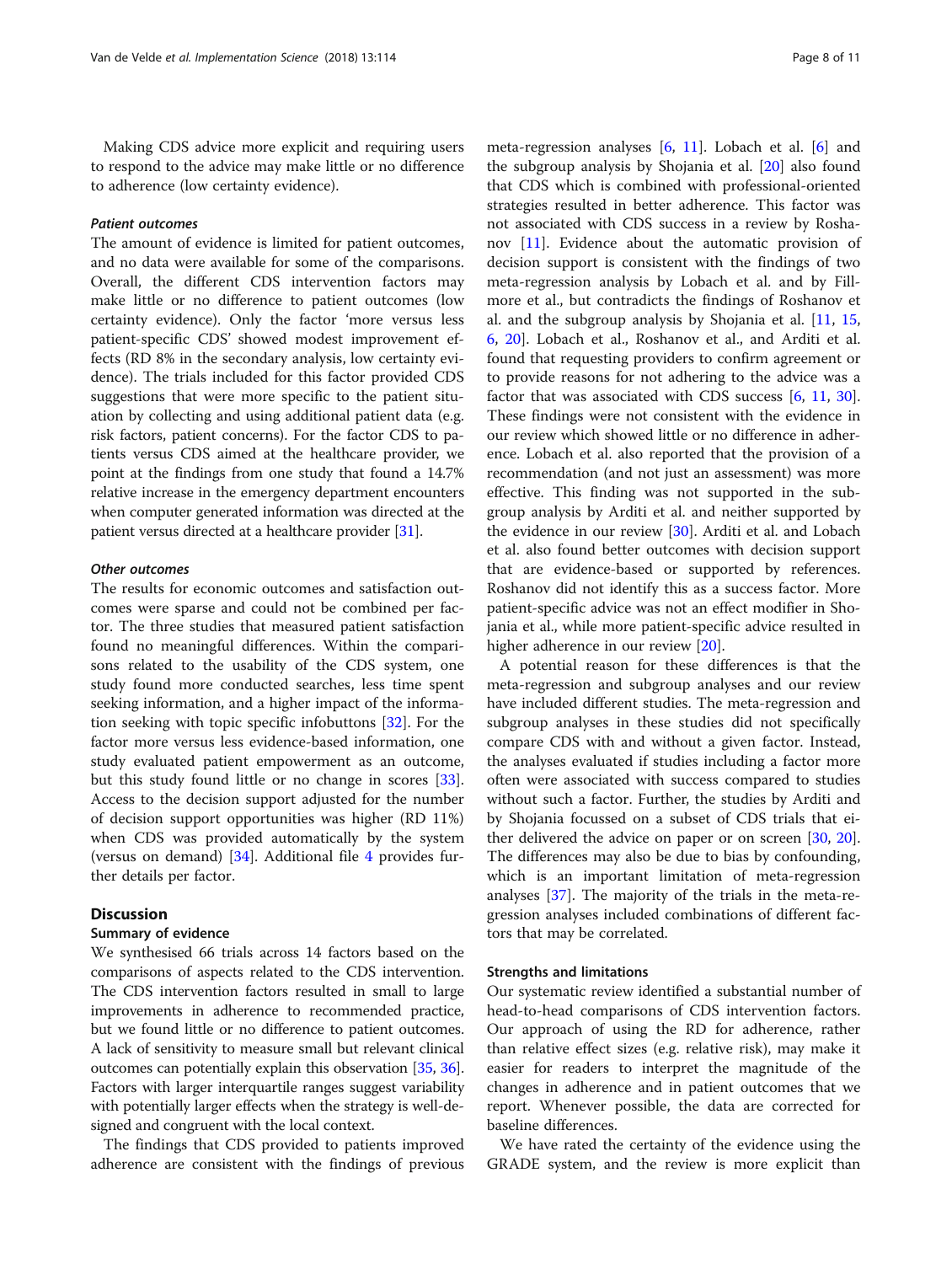other reviews on the certainty that can be placed in the findings. Many of the studies included in this review had a high risk of bias or methods that were insufficiently clear to allow for an assessment of the risk of bias. Ideally, the evidence from all these studies should have been extracted and appraised independently by two people. But the size of this task and the limited resources available meant that only half of the studies were processed in this way. For the other studies, one author double-checked the data extraction and risk of bias assessment with the original paper as a quality control mechanism.

Given the broad inclusion criteria, the studies in this review have a wide contextual, clinical, and programmatic diversity for nearly every comparison. In our assessment of the certainty of evidence, we used the GRADE approach which takes inconsistency in the study effects into account [\[38](#page-10-0)]. In situations with widely differing effect estimates or in situations with only one study included in the comparison/outcome, we downgraded certainty in the evidence. While different contextual factors might affect the treatment effects, we have not tried to investigate the reasons for inconsistency within this review given the small amount of studies available per comparison. Except for the factor 'CDS combined with patient-oriented strategies versus CDS only', we explored variation in summary estimates based on the type of targeted behaviour.

We described the results as 'small', 'modest', 'moderate', and 'large' like this was done in key systematic reviews about implementation strategies [\[24\]](#page-10-0). While the terms modest and moderate can convey the sense of being not important, it might be unrealistic to expect magic bullets. Therefore, we should not discard the modest or moderate improvements that some features can bring on population level and for individual patients [\[39](#page-10-0)].

Our reporting of the median RD across the included studies does not take the precision of the study effect into account. We did not report confidence intervals of the reported effect sizes, and we do not know if these intervals overlapped with 'no effect'. However, it was not possible to use conventional meta-analysis methods and the median effect approach that we implemented has been used in many Cochrane reviews. Interrupted time series also form a robust study design but these require a different type of analysis. In a future review, we could include interrupted time series and analyse them separately.

The effectiveness of CDS may be affected by many other factors that are not assessed in this review. Some of these have been studied in contexts other than CDS. Brandt et al. compared the presentation of guideline recommendations in a digitally structured format with standard formats and showed that optimised guideline

presentation formats can potentially lead to higher adherence [\[40](#page-10-0)]. Other factors do not lend themselves to evaluations within a trial and therefore process evaluations or syntheses of qualitative research may help to answer questions on stakeholders' perceptions and experiences regarding the use of CDS. The GUIDES project has synthesised the information from the best current evidence, and we hope that the development of the CDS implementation checklist will help teams to increase the successful use of CDS [\[17](#page-9-0)].

# Further research

Despite the large number of head-to-head trials, further trials with direct comparisons for a range of CDS intervention factors are needed to draw firm conclusions on how to improve the effectiveness of CDS. To reduce baseline differences between trial arms and prevent contamination across trial arms, studies should use appropriate randomisation whenever possible. Consideration of unit of analysis errors is important for cluster RCTs [\[23](#page-9-0)]. Economic evaluations and measurements of satisfaction should also be incorporated in trials. A seldom reported measure related to provider satisfaction would be whether the CDS is time-saving. Studies where CDS users could make an informed choice on which outcomes they want to improve, and CDS that assists in achieving those outcomes are warranted.

# Conclusions

Stakeholders need to be informed about how best to employ CDS in ways that improve  $(1)$  healthcare,  $(2)$  health outcomes, (3) cost management, and (4) patient and provider satisfaction [[9,](#page-9-0) [10\]](#page-9-0). To do this, it is important that stakeholders understand how to enable effective CDS. The findings of this review suggest that multiple factors may affect the success of CDS interventions. CDS may be more effective when the advice is provided automatically and displayed on-screen and when the suggestions are more patient-specific. CDS interventions combined with professional-oriented strategies, combined with patient-oriented strategies, or combined with staff-oriented strategies probably also improves adherence. Providing CDS directly to patients may also positively affect adherence. The effects of the different factors may vary with how the intervention is set up and carried out.

The certainty of the evidence was low to moderate for all the factors. This review provides useful insights about how to increase the effectiveness of CDS, but it is important to be aware of the uncertainty of these results.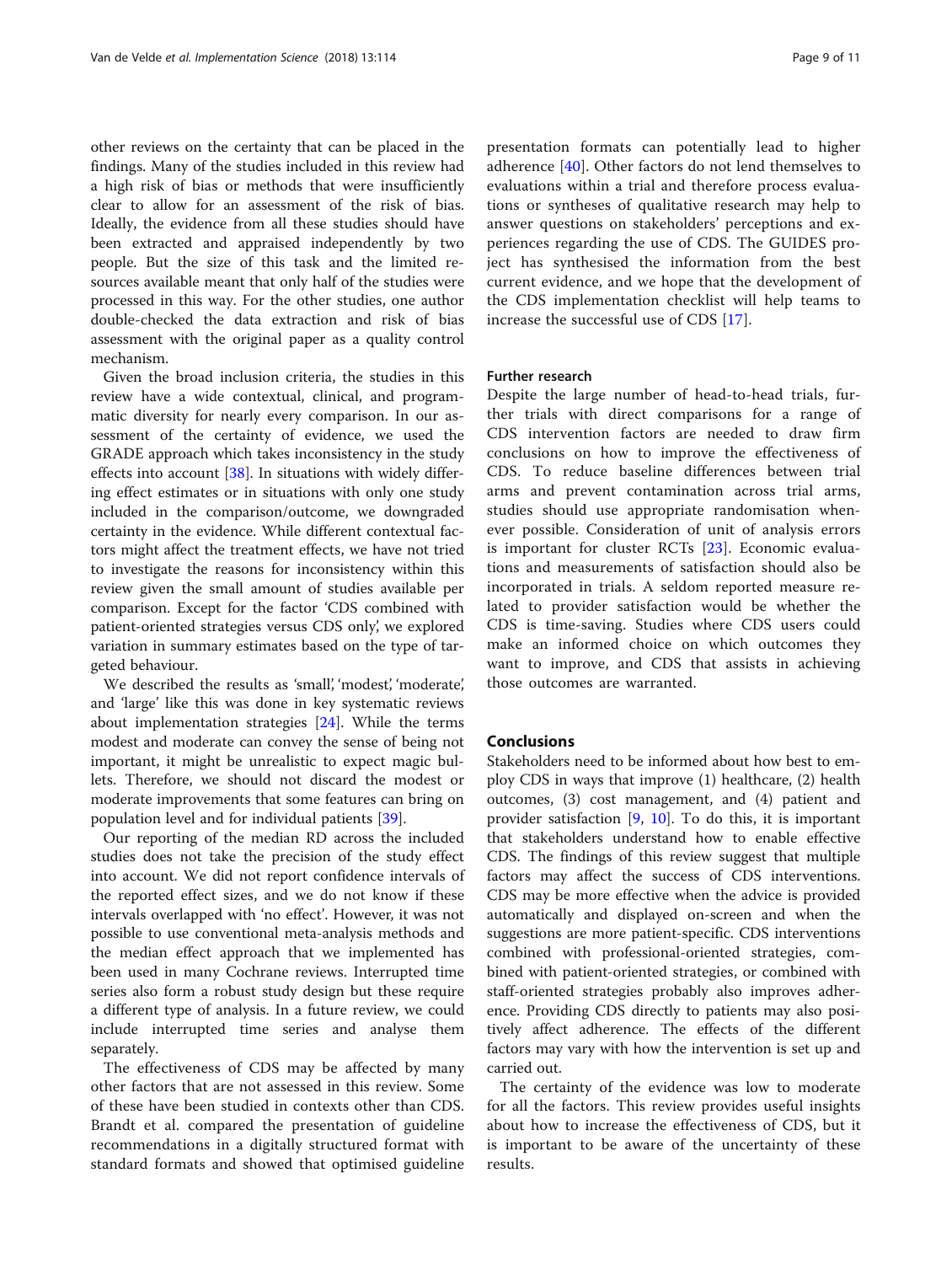# <span id="page-9-0"></span>Additional files

| <b>Additional file 1:</b> Search string. (DOCX 12 kb) |  |  |
|-------------------------------------------------------|--|--|
|-------------------------------------------------------|--|--|

[Additional file 2:](https://doi.org/10.1186/s13012-018-0790-1) Study characteristics. (DOCX 178 kb)

[Additional file 3:](https://doi.org/10.1186/s13012-018-0790-1) Study results. (DOCX 95 kb)

[Additional file 4:](https://doi.org/10.1186/s13012-018-0790-1) Synthesis of results per factor. (DOCX 240 kb)

#### Abbreviations

CDS: Computerised decision support; CI: Confidence interval; EPOC: Effective Practice and Organisation of Care; GUIDES: GUideline Implementation with Decision Support; IQR: Interquartile range; OR: Odds ratio; RD: Risk difference

#### Acknowledgements

The authors are grateful to A. Oxman (Norwegian Institute for Public Health) for his methodological advice and to K. Ding Yunpeng (Norwegian Institute for Public Health) for his statistical advice.

#### Funding

This project has received funding from EU's Horizon 2020 research and innovation programme under the Marie Sklodowska-Curie grant agreement no 654981. The funder was not involved in any parts of the research.

#### Availability of data and materials

All data generated or analysed during this study are included in this published article and its supplementary information files.

#### Authors' contributions

SV wrote this paper with all authors commenting on drafts and approving the final version. SV did the database search. AH, ND, DS, LB, LMR, HC, PR, and SV participated in the selection of studies, data extraction, and risk of bias assessment. SV did the data synthesis. SF is the guarantor for this study. All authors read and approved the final manuscript.

# Ethics approval and consent to participate

Not applicable

### Consent for publication

Not applicable

#### Competing interests

IK is the founder and leader of the EBMeDS system for CDS. PV is heading the MAGIC non-profit initiative and research and innovation programme MAGIC, and Linn Brandt is a researcher in the same project. SVDV has started doing research for MAGIC after completion of this study. The other authors declare that they have competing interests.

# Publisher's Note

Springer Nature remains neutral with regard to jurisdictional claims in published maps and institutional affiliations.

#### Author details

<sup>1</sup>Centre for Informed Health Choices, Division for Health Services, Norwegian Institute of Public Health, Oslo, Norway. <sup>2</sup>Department of Public Health and Primary Care, KU Leuven, Leuven, Belgium. <sup>3</sup>MAGIC non-profit research and innovation programme, Oslo, Norway. <sup>4</sup> Department of Medicine, Innlandet Hospital Trust, Gjøvik, Norway. <sup>5</sup>Institute of Health and Society, University of Oslo, Oslo, Norway. <sup>6</sup>Norwegian Centre for E-health Research, Tromsø, Norway. <sup>7</sup> Flemish College of General Practitioners, Antwerp, Belgium.<br><sup>8</sup> Department of Internal Modicine, Tampere University Hespital, Tamp Department of Internal Medicine, Tampere University Hospital, Tampere, Finland. <sup>9</sup>Department of Medicine, McMaster University, Hamilton, Canada. <sup>10</sup>Duodecim, Scientific Society of Finnish Physicians, Helsinki, Finland.

### Received: 18 January 2018 Accepted: 3 July 2018 Published online: 20 August 2018

#### References

1. Institute of Medicine (US) Roundtable on Evidence-Based Medicine; Olsen LA, Aisner D, McGinnis JM,editors. The learning healthcare system: workshop summary. Olsen LA, Aisner D, McGinnis JM, editors. Washington (DC); National Academies Press; 2007.

- 2. Smith R. Strategies for coping with information overload. BMJ. 2010;341:c7126.
- 3. Middleton B, Sittig DF, Wright A. Clinical decision support: a 25 year retrospective and a 25 year vision. Yearb Med Inform. 2016;(Suppl 1):S103–16.
- 4. Fretheim A, Flottorp S, Oxman A. Effect of interventions for implementing clinical practice guidelines. Oslo: Knowledge Centre for the Health Services at The Norwegian Institute of Publich Health (NIPH); 2015. Report from Norwegian Knowledge Centre for the Health Services (NOKC) No. 10-2015. Available from: <https://www.ncbi.nlm.nih.gov/books/NBK390571/>.
- 5. Moja L, Kwag KH, Lytras T, Bertizzolo L, Brandt L, Pecoraro V, Rigon G, Vaona A, Ruggiero F, Mangia M, et al. Effectiveness of computerized decision support systems linked to electronic health records: a systematic review and meta-analysis. Am J Public Health. 2014;104(12):e12–22.
- 6. Lobach D, Sanders GD, Bright TJ, Wong A, Dhurjati R, Bristow E, Bastian L, Coeytaux R, Samsa G, Hasselblad V, et al. Enabling health care decisionmaking through clinical decision support and knowledge management. Evid Rep Technol Assess. 2012;203:1–784.
- 7. Myers RB, Jones SL, Sittig DF. Review of reported clinical information system adverse events in US Food and Drug Administration databases. Appl Clin inform. 2011;2(1):63–74.
- 8. Ash JS, Sittig DF, Campbell EM, Guappone KP, Dykstra RH. Some unintended consequences of clinical decision support systems. AMIA Annu Symp Proc. 2007:26–30.
- 9. Bodenheimer T, Sinsky C. From triple to quadruple aim: care of the patient requires care of the provider. Ann Fam Med. 2014;12(6):573–6.
- 10. Sikka R, Morath JM, Leape L. The quadruple aim: care, health, cost and meaning in work. BMJ Qual Saf. 2015;24(10):608–10.
- 11. Roshanov PS, Fernandes N, Wilczynski JM, Hemens BJ, You JJ, Handler SM, Nieuwlaat R, Souza NM, Beyene J, Van Spall HG, et al. Features of effective computerised clinical decision support systems: meta-regression of 162 randomised trials. BMJ. 2013;346:f657.
- 12. Kawamoto K, Houlihan CA, Balas EA, Lobach DF. Improving clinical practice using clinical decision support systems: a systematic review of trials to identify features critical to success. BMJ. 2005;330(7494):765.
- 13. Damiani G, Pinnarelli L, Colosimo SC, Almiento R, Sicuro L, Galasso R, Sommella L, Ricciardi W. The effectiveness of computerized clinical guidelines in the process of care: a systematic review. BMC Health Serv Res. 2010;10:2.
- 14. Nuckols TK, Smith-Spangler C, Morton SC, Asch SM, Patel VM, Anderson LJ, Deichsel EL, Shekelle PG. The effectiveness of computerized order entry at reducing preventable adverse drug events and medication errors in hospital settings: a systematic review and meta-analysis. Syst Rev. 2014;3:56.
- 15. Fillmore CL, Rommel CA, Welch BM, Zhang M, Kawamoto K. The perils of meta-regression to identify clinical decision support system success factors. J Biomed Inform. 2015;56:65–8.
- 16. Lobach DF. The road to effective clinical decision support: are we there yet? BMJ. 2013;346:f1616.
- 17. Van de Velde S, Roshanov P, Heselmans A, Delvaux N, Brandt L, Cloetens H, Spitaels D, Marco-Ruiz L, Kortteisto T, Kunnamo I, et al. A systematic review of trials evaluating success features of computerised clinical decision support systems. In: PROSPERO International prospective register of systematic reviews; 2016.
- 18. Van de Velde S, Kunnamo I, Roshanov P, Kortteisto T, Aertgeerts B, Vandvik PO, Flottorp S and GUIDES expert panel. The GUIDES checklist: development of a tool to improve the successful use of guideline-based computerised clinical decision support. Implementation Science 2018;13:86.
- 19. EPOC resources for review authors. [http://epoc.cochrane.org/resources/](http://epoc.cochrane.org/resources/epoc-resources-review-authors) [epoc-resources-review-authors.](http://epoc.cochrane.org/resources/epoc-resources-review-authors) Accessed Jan 2016.
- 20. Shojania KG, Jennings A, Mayhew A, Ramsay CR, Eccles MP, Grimshaw J. The effects of on-screen, point of care computer reminders on processes and outcomes of care. Cochrane Database Syst Rev. 2009;(3):CD001096.
- 21. Arditi C, Rege-Walther M, Wyatt JC, Durieux P, Burnand B. Computergenerated reminders delivered on paper to healthcare professionals; effects on professional practice and health care outcomes. Cochrane Database Syst Rev. 2012;12:CD001175.
- 22. Balshem H, Helfand M, Schunemann HJ, Oxman AD, Kunz R, Brozek J, Vist GE, Falck-Ytter Y, Meerpohl J, Norris S, et al. GRADE guidelines: 3. Rating the quality of evidence. J Clin Epidemiol. 2011;64(4):401–6.
- 23. Calhoun AW, Guyatt GH, Cabana MD, Lu D, Turner DA, Valentine S, Randolph AG. Addressing the unit of analysis in medical care studies: a systematic review. Med Care. 2008;46(6):635–43.